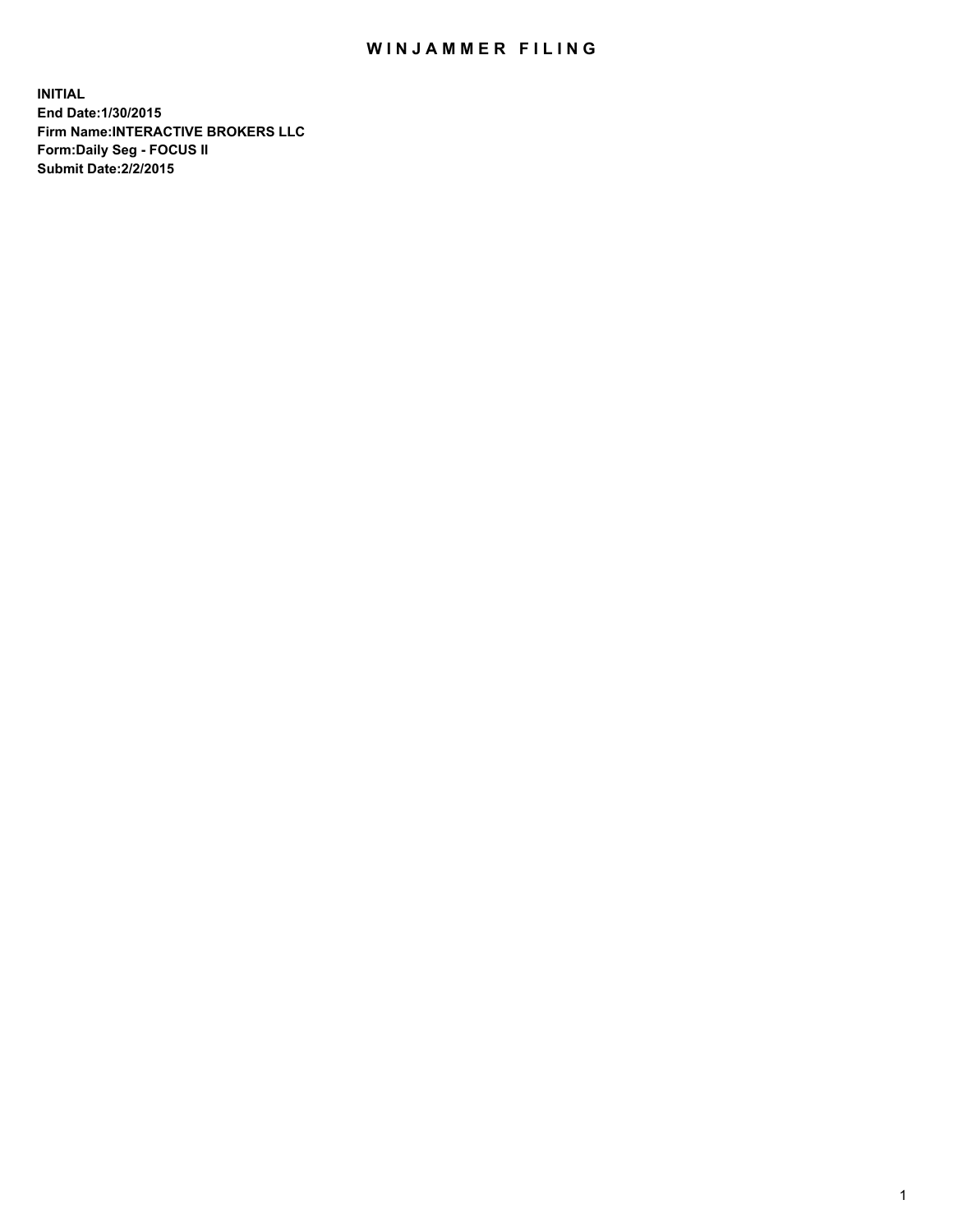## **INITIAL End Date:1/30/2015 Firm Name:INTERACTIVE BROKERS LLC Form:Daily Seg - FOCUS II Submit Date:2/2/2015 Daily Segregation - Cover Page**

| Name of Company<br><b>Contact Name</b><br><b>Contact Phone Number</b><br><b>Contact Email Address</b>                                                                                                                                                                                                                          | <b>INTERACTIVE BROKERS LLC</b><br><b>Michael Ellman</b><br>203-422-8926<br>mellman@interactivebrokers.co<br>m |
|--------------------------------------------------------------------------------------------------------------------------------------------------------------------------------------------------------------------------------------------------------------------------------------------------------------------------------|---------------------------------------------------------------------------------------------------------------|
| FCM's Customer Segregated Funds Residual Interest Target (choose one):<br>a. Minimum dollar amount: ; or<br>b. Minimum percentage of customer segregated funds required:% ; or<br>c. Dollar amount range between: and; or<br>d. Percentage range of customer segregated funds required between:% and%.                         | $\overline{\mathbf{0}}$<br>0<br>155,000,000 245,000,000<br>00                                                 |
| FCM's Customer Secured Amount Funds Residual Interest Target (choose one):<br>a. Minimum dollar amount: ; or<br>b. Minimum percentage of customer secured funds required:% ; or<br>c. Dollar amount range between: and; or<br>d. Percentage range of customer secured funds required between:% and%.                           | $\overline{\mathbf{0}}$<br>0<br>80,000,000 120,000,000<br>0 <sub>0</sub>                                      |
| FCM's Cleared Swaps Customer Collateral Residual Interest Target (choose one):<br>a. Minimum dollar amount: ; or<br>b. Minimum percentage of cleared swaps customer collateral required:% ; or<br>c. Dollar amount range between: and; or<br>d. Percentage range of cleared swaps customer collateral required between:% and%. | $\overline{\mathbf{0}}$<br><u>0</u><br>0 <sub>0</sub><br>0 <sub>0</sub>                                       |
| Current ANC:on<br><b>Broker Dealer Minimum</b><br>Debit/Deficit - CustomersCurrent AmountGross Amount<br>Domestic Debit/Deficit<br>Foreign Debit/Deficit                                                                                                                                                                       | 2,675,233,870 30-JAN-2015<br>274,003,612<br>4,324,291<br>8,056,1030                                           |
| Debit/Deficit - Non CustomersCurrent AmountGross Amount<br>Domestic Debit/Deficit<br>Foreign Debit/Deficit<br>Proprietary Profit/Loss<br>Domestic Profit/Loss<br>Foreign Profit/Loss                                                                                                                                           | 0 <sub>0</sub><br>0 <sub>0</sub><br>$\overline{\mathbf{0}}$<br>$\overline{\mathbf{0}}$                        |
| Proprietary Open Trade Equity<br>Domestic OTE<br>Foreign OTE<br><b>SPAN</b><br><b>Customer SPAN Calculation</b>                                                                                                                                                                                                                | $\overline{\mathbf{0}}$<br><u>0</u><br>1,141,271,521                                                          |
| Non-Customer SPAN Calcualation<br><b>Proprietary Capital Charges</b><br>Minimum Dollar Amount Requirement<br>Other NFA Dollar Amount Requirement                                                                                                                                                                               | 39,783,111<br><u>0</u><br>20,000,000 [7465]<br>21,961,828 [7475]                                              |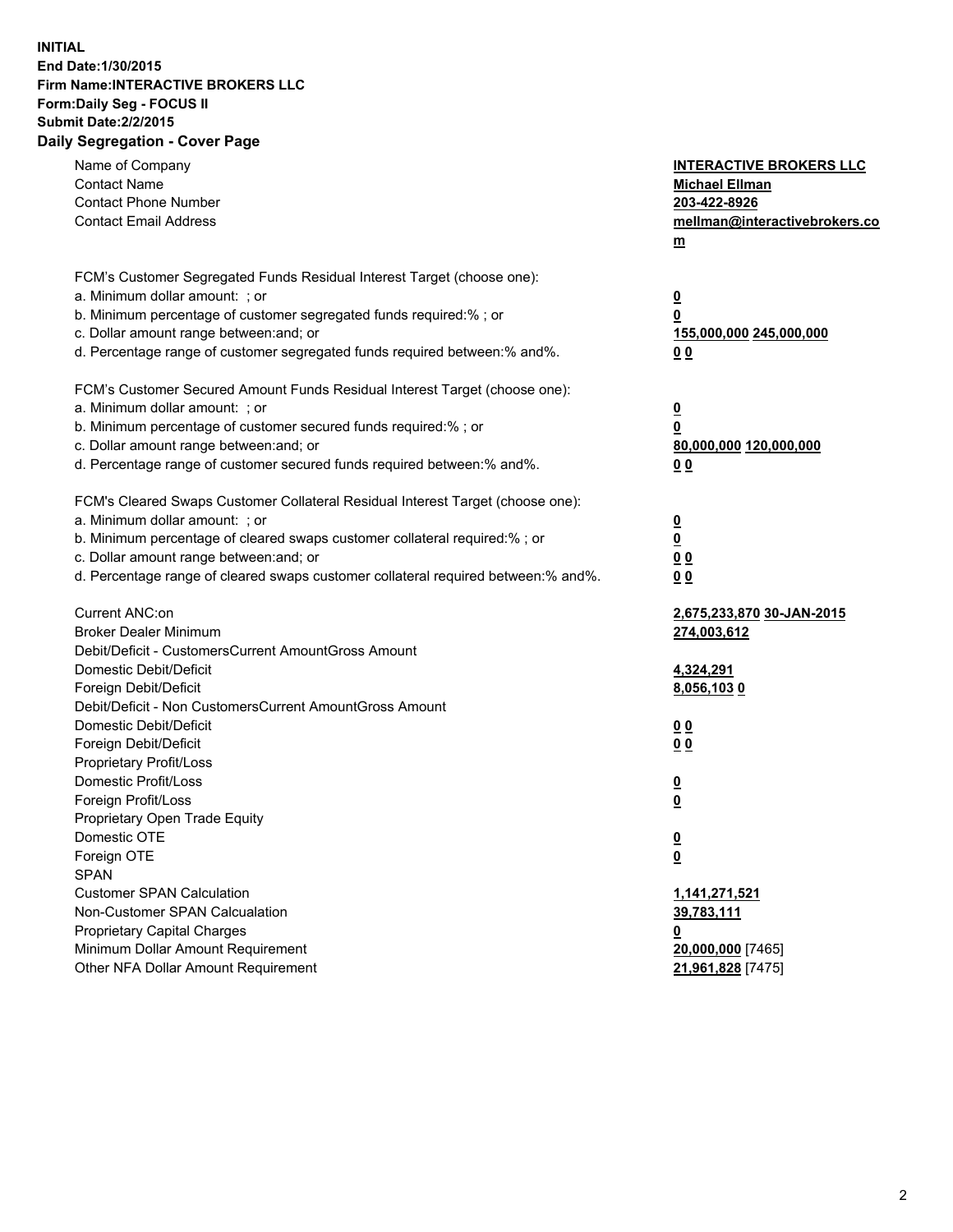## **INITIAL End Date:1/30/2015 Firm Name:INTERACTIVE BROKERS LLC Form:Daily Seg - FOCUS II Submit Date:2/2/2015**

|     | <b>Daily Segregation - Secured Amounts</b>                                                  |                                   |
|-----|---------------------------------------------------------------------------------------------|-----------------------------------|
|     | Foreign Futures and Foreign Options Secured Amounts                                         |                                   |
|     | Amount required to be set aside pursuant to law, rule or regulation of a foreign            | $0$ [7305]                        |
|     | government or a rule of a self-regulatory organization authorized thereunder                |                                   |
| 1.  | Net ledger balance - Foreign Futures and Foreign Option Trading - All Customers             |                                   |
|     | A. Cash                                                                                     | 348,945,930 [7315]                |
|     | B. Securities (at market)                                                                   | $0$ [7317]                        |
| 2.  | Net unrealized profit (loss) in open futures contracts traded on a foreign board of trade   | 12,592,031 [7325]                 |
| 3.  | Exchange traded options                                                                     |                                   |
|     | a. Market value of open option contracts purchased on a foreign board of trade              | 113,507 [7335]                    |
|     | b. Market value of open contracts granted (sold) on a foreign board of trade                | -59,921 [7337]                    |
| 4.  | Net equity (deficit) (add lines 1.2. and 3.)                                                | 361,591,547 [7345]                |
| 5.  | Account liquidating to a deficit and account with a debit balances - gross amount           | <b>8,056,103</b> [7351]           |
|     | Less: amount offset by customer owned securities                                            | 0 [7352] 8,056,103 [7354]         |
| 6.  | Amount required to be set aside as the secured amount - Net Liquidating Equity              | 369,647,650 [7355]                |
|     | Method (add lines 4 and 5)                                                                  |                                   |
| 7.  | Greater of amount required to be set aside pursuant to foreign jurisdiction (above) or line | 369,647,650 [7360]                |
|     | 6.                                                                                          |                                   |
|     | FUNDS DEPOSITED IN SEPARATE REGULATION 30.7 ACCOUNTS                                        |                                   |
| 1.  | Cash in banks                                                                               |                                   |
|     | A. Banks located in the United States                                                       | 389,886,255 [7500]                |
|     | B. Other banks qualified under Regulation 30.7                                              | 0 [7520] 389,886,255 [7530]       |
| 2.  | Securities                                                                                  |                                   |
|     | A. In safekeeping with banks located in the United States                                   | $0$ [7540]                        |
|     | B. In safekeeping with other banks qualified under Regulation 30.7                          | 0 [7560] 0 [7570]                 |
| 3.  | Equities with registered futures commission merchants                                       |                                   |
|     | A. Cash                                                                                     | $0$ [7580]                        |
|     | <b>B.</b> Securities                                                                        | $0$ [7590]                        |
|     | C. Unrealized gain (loss) on open futures contracts                                         | $0$ [7600]                        |
|     | D. Value of long option contracts                                                           | $0$ [7610]                        |
|     | E. Value of short option contracts                                                          | 0 [7615] 0 [7620]                 |
| 4.  | Amounts held by clearing organizations of foreign boards of trade                           |                                   |
|     | A. Cash                                                                                     | $0$ [7640]                        |
|     | <b>B.</b> Securities                                                                        | $0$ [7650]                        |
|     | C. Amount due to (from) clearing organization - daily variation                             | $0$ [7660]                        |
|     | D. Value of long option contracts                                                           | $0$ [7670]                        |
|     | E. Value of short option contracts                                                          | 0 [7675] 0 [7680]                 |
| 5.  | Amounts held by members of foreign boards of trade                                          |                                   |
|     | A. Cash                                                                                     | 105,118,218 [7700]                |
|     | <b>B.</b> Securities                                                                        | 0 [7710]                          |
|     | C. Unrealized gain (loss) on open futures contracts                                         | 2,888,409 [7720]                  |
|     | D. Value of long option contracts                                                           | 113,506 [7730]                    |
|     | E. Value of short option contracts                                                          | -59,920 [7735] 108,060,213 [7740] |
| 6.  | Amounts with other depositories designated by a foreign board of trade                      | 0 [7760]                          |
| 7.  | Segregated funds on hand                                                                    | $0$ [7765]                        |
| 8.  | Total funds in separate section 30.7 accounts                                               | 497,946,468 [7770]                |
| 9.  | Excess (deficiency) Set Aside for Secured Amount (subtract line 7 Secured Statement         | 128,298,818 [7380]                |
|     | Page 1 from Line 8)                                                                         |                                   |
| 10. | Management Target Amount for Excess funds in separate section 30.7 accounts                 | 80,000,000 [7780]                 |
| 11. | Excess (deficiency) funds in separate 30.7 accounts over (under) Management Target          | 48,298,818 [7785]                 |
|     |                                                                                             |                                   |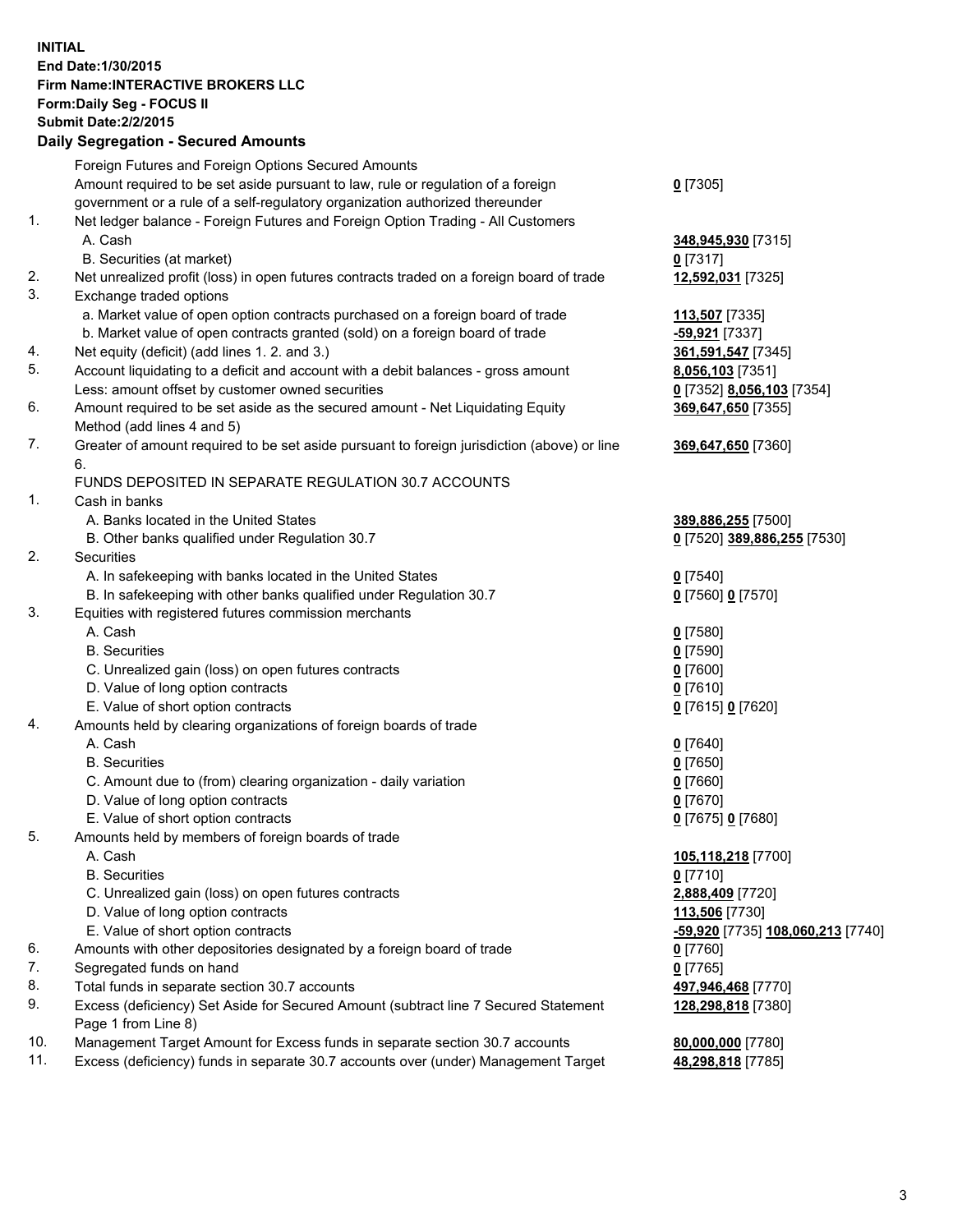**INITIAL End Date:1/30/2015 Firm Name:INTERACTIVE BROKERS LLC Form:Daily Seg - FOCUS II Submit Date:2/2/2015 Daily Segregation - Segregation Statement** SEGREGATION REQUIREMENTS(Section 4d(2) of the CEAct) 1. Net ledger balance A. Cash **2,416,925,285** [7010] B. Securities (at market) **0** [7020] 2. Net unrealized profit (loss) in open futures contracts traded on a contract market **100,822,188** [7030] 3. Exchange traded options A. Add market value of open option contracts purchased on a contract market **138,265,638** [7032] B. Deduct market value of open option contracts granted (sold) on a contract market **-218,121,043** [7033] 4. Net equity (deficit) (add lines 1, 2 and 3) **2,437,892,068** [7040] 5. Accounts liquidating to a deficit and accounts with debit balances - gross amount **4,324,291** [7045] Less: amount offset by customer securities **0** [7047] **4,324,291** [7050] 6. Amount required to be segregated (add lines 4 and 5) **2,442,216,359** [7060] FUNDS IN SEGREGATED ACCOUNTS 7. Deposited in segregated funds bank accounts A. Cash **491,431,831** [7070] B. Securities representing investments of customers' funds (at market) **1,218,870,423** [7080] C. Securities held for particular customers or option customers in lieu of cash (at market) **0** [7090] 8. Margins on deposit with derivatives clearing organizations of contract markets A. Cash **15,268,582** [7100] B. Securities representing investments of customers' funds (at market) **100,044,804** [7110] C. Securities held for particular customers or option customers in lieu of cash (at market) **0** [7120] 9. Net settlement from (to) derivatives clearing organizations of contract markets **2,006,967** [7130] 10. Exchange traded options A. Value of open long option contracts **1,661,826** [7132] B. Value of open short option contracts **-10,607,410** [7133] 11. Net equities with other FCMs A. Net liquidating equity **-36,107,239** [7140] B. Securities representing investments of customers' funds (at market) **850,443,111** [7160] C. Securities held for particular customers or option customers in lieu of cash (at market) **0** [7170] 12. Segregated funds on hand **0** [7150] 13. Total amount in segregation (add lines 7 through 12) **2,633,012,895** [7180] 14. Excess (deficiency) funds in segregation (subtract line 6 from line 13) **190,796,536** [7190] 15. Management Target Amount for Excess funds in segregation **155,000,000** [7194]

16. Excess (deficiency) funds in segregation over (under) Management Target Amount Excess

**35,796,536** [7198]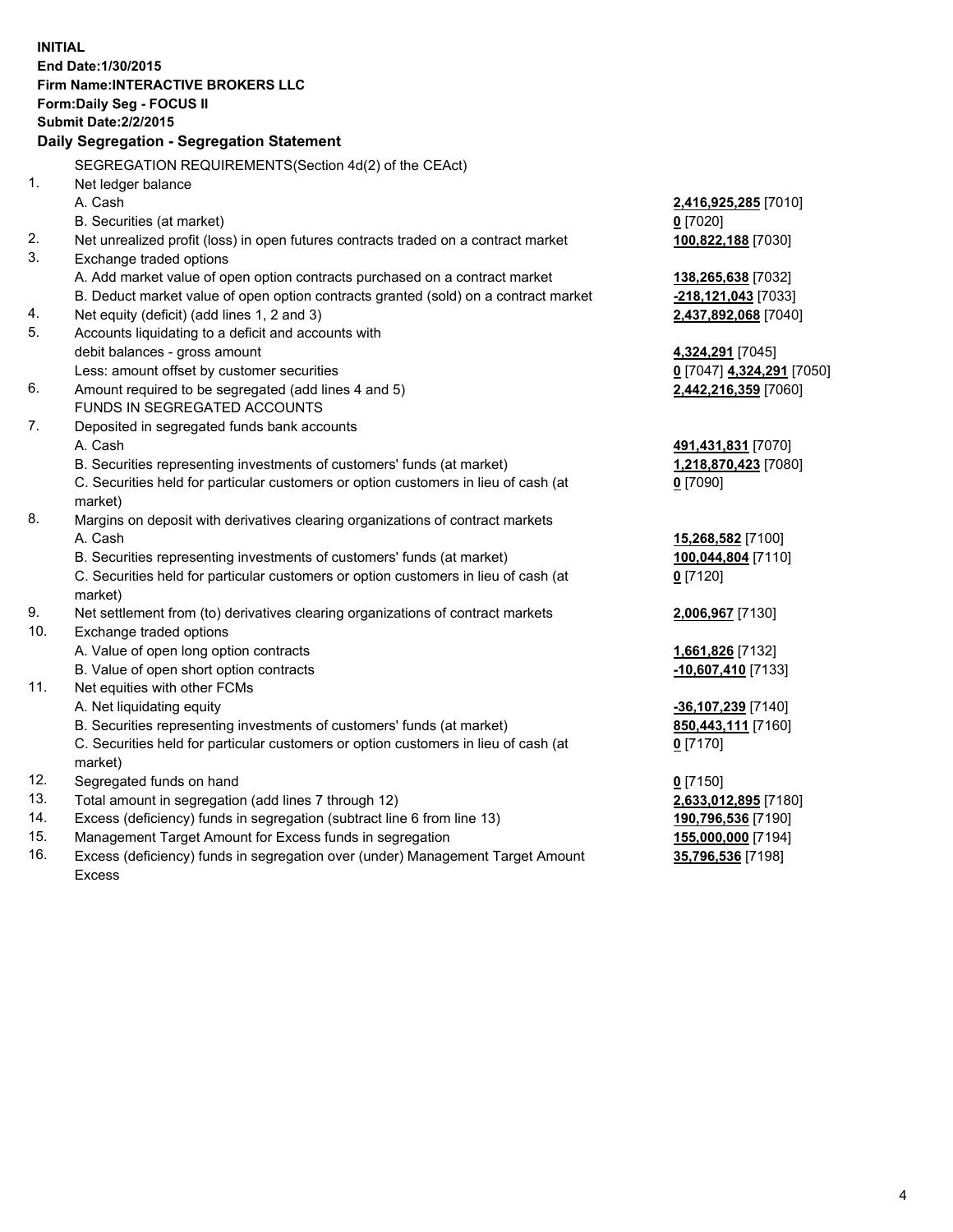## **INITIAL End Date:1/30/2015 Firm Name:INTERACTIVE BROKERS LLC Form:Daily Seg - FOCUS II Submit Date:2/2/2015 Daily Segregation - Supplemental**

| $\blacksquare$           | Total gross margin deficiencies - Segregated Funds Origin                              | 114,235 [9100] |
|--------------------------|----------------------------------------------------------------------------------------|----------------|
| $\blacksquare$           | Total gross margin deficiencies - Secured Funds Origin                                 | 97,559 [9101]  |
| $\blacksquare$           | Total gross margin deficiencies - Cleared Swaps Customer Collateral Funds Origin       | $0$ [9102]     |
| $\blacksquare$           | Total gross margin deficiencies - Noncustomer and Proprietary Accounts Origin          | $0$ [9103]     |
| $\blacksquare$           | Total number of accounts contributing to total gross margin deficiencies - Segregated  | 8 [9104]       |
|                          | Funds Origin                                                                           |                |
| $\blacksquare$           | Total number of accounts contributing to total gross margin deficiencies - Secured     | 4 [9105]       |
|                          | Funds Origin                                                                           |                |
| $\overline{\phantom{a}}$ | Total number of accounts contributing to the total gross margin deficiencies - Cleared | $0$ [9106]     |
|                          | Swaps Customer Collateral Funds Origin                                                 |                |
| -                        | Total number of accounts contributing to the total gross margin deficiencies -         | $0$ [9107]     |
|                          | Noncustomer and Proprietary Accounts Origin                                            |                |
| $\blacksquare$           | Upload a copy of the firm's daily margin report the FCM uses to issue margin calls     |                |
|                          | which corresponds with the reporting date.                                             |                |

01.30.2015 Commodity Margin Deficiency Report V01.xls